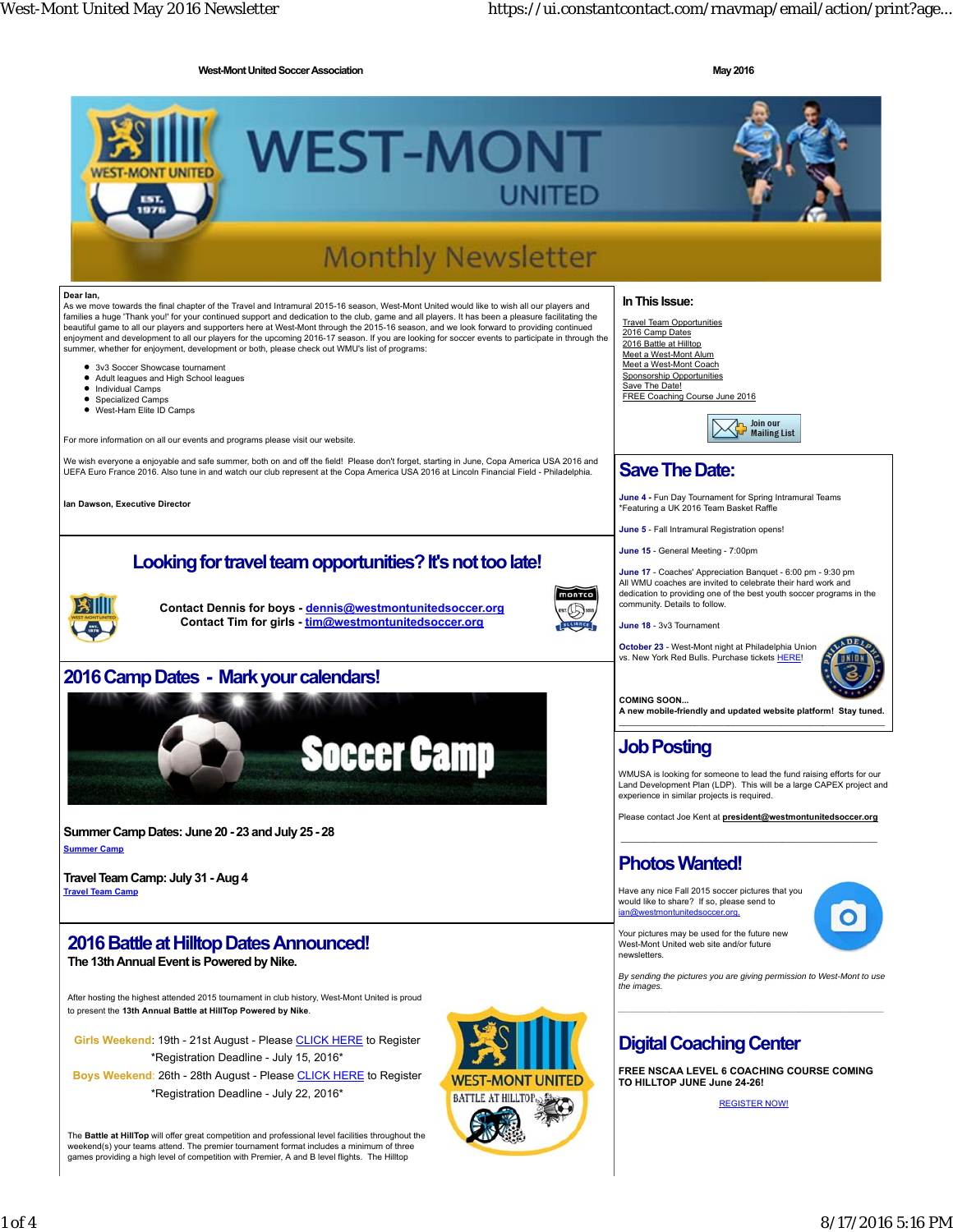Soccer Complex offers an attractive setting and professional grass surfaces for all players and teams to display their skills throughout the tournament.

The **Battle at HillTop** will provide boys and girls from ages U9 through to U15 playing over two weekends in August; U9-U10 (7v7), U11-U12 (9v9) and the U13-U15 (11v11).

This tournament will support the new birth year and game format changes for the 2016/17 season.

#### **Congratulations to U15 Girls!**

Congratulations go out to the 2000/01 Girls West-Mont United team for reaching the Eastern Pennsylvania Challenge State Cup Final. The team won their group and proceeded to beat Athletico Soccer Academy 3-2 in the Semi Final. In the final the team lost a close match to Montgomery Spirit, 2-0.

The weekend prior to the State Cup Final the team also won the YMS EpicTournament.



# **Level 6 Diploma**

Parent Coaches looking for professional Development - Complete the 'F' License online in the comfort of your own home.

 $\mathcal{L}_\text{max}$  and the contract of the contract of the contract of the contract of the contract of the contract of



#### **Parent tips from EPYSA/US Youth Soccer**



## **New US Soccer Player Development Initiatives**





#### **Rent the West-Mont Club House!**

Planning a holiday party, graduation party, shower? Consider the West-Mont Club House.

Visit the West-Mont website for more information!

#### **Coaching Staff**

**Ian Dawson** Executive Director **Ian@Westmontunitedsoccer.org**

**Tim Leyland** Girls Director of Coaching **Tim@Westmontunitedsoccer.org**

**Dennis Squires** Boys Director of Coaching **Dennis@Westmontunitedsoccer.org**

**Kevin Curley** Director of College Prep **Kevin@Westmontunitedsoccer.org**

**Josh Brown** Intramural Director **Josh@Westmontunitedsoccer.org**

**Matt Rice** Co-Tournament Director **Matt@Westmontunitedsoccer.org**

**Brian Barry** Co-Tournament Director **Brian B@Westmontunitedsoccer.org**

# **West-Mont Night with the Philadelphia Union**

**Join us on October 23, 2016**

West-Mont United will have its Annual Philadelphia Union Night --Philadelphia Union vs. New York Red Bulls, Talen Energy Stadium, Sunday, October 23 at 4 PM.

Through its partnership with the Philadelphia Union, West-Mont is able to offer sideline seats at a cost of \$35, which is a \$8.5 savings from standard ticket prices



ast vear's event saw over 150 West-Mont United Members attend the event. Show your West-Mont and Montco Alliance pride and wear your uniform to the event!

Purchase Union Night Tickets Here!

#### **Meet a West-Mont Alum**

#### **Introducing Jackson Gilman**

#### **History with West-Mont to Philadelphia Union Academy 04:**

Jackson was registered for Intramural soccer at 3 years old in an attempt to keep him from American football. He played a couple of seasons of<br>PV Rec soccer until, at the recommendation of another family, we moved to Westbe called W-M Pre-Academy. From there he played on the U9 DDP and has played in the travel league for the past 4 years. He has always said 'Yes!' to any and every soccer opportunity possible. Last summer he attended camp at YSC where he was identified by the Union Juniors coach. Jackson was asked to play on the Union Pre-Academy and from there he was chosen for Academy.

#### **Why you (your parents) chose West-Mont:**

lose W-M because it seemed to provide greater opportunity with room for player growth than the other local clubs.

**Team(s) played for:**

Intramurals West-Mont U9 and U10 DDP West-Mont 03-04 United

**How long with West-Mont:** 8 years

**Favorite moment(s) at West-Mont:** Winning BAH 2 years in a row and scoring in game 1 of BAH from the midfield line.

**Favorite coach(es):** Ian Dawson James Gush



U9 DDP travel 2013/14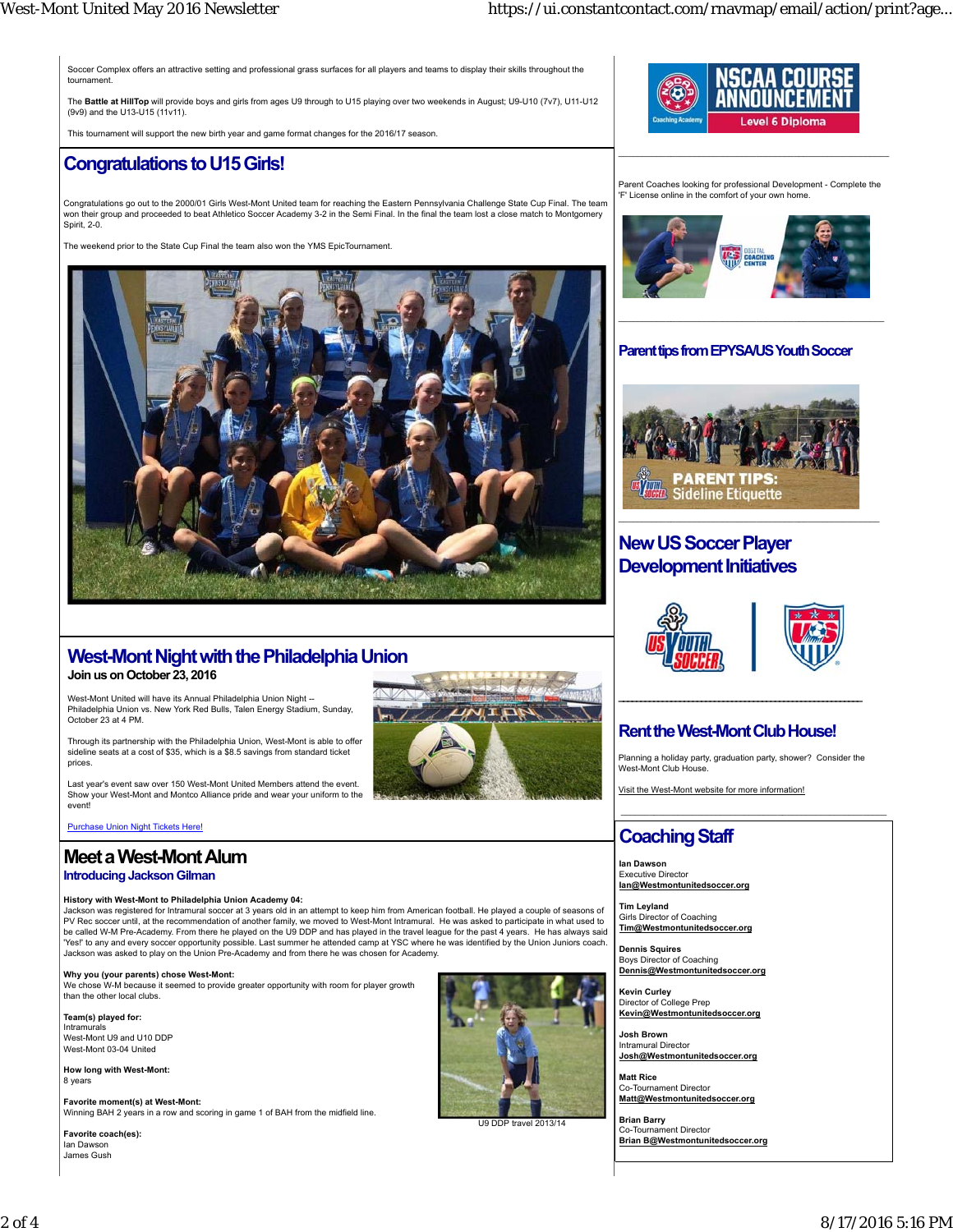Dennis Squires Mark Chambers

**Favorite position:** Holding center midfielder

**Favorite player:** Christiano Ronaldo

**Favorite professional team:** Real Madrid

**Other hobbies:** Snowboarding, movies and triathlons



#### **Coaches Corner**

Check out Positive Coaching Alliance's web site and follow them for great tips.



U12 United 03-04 2016



Union Academy 04 2016

# **West-Mont Land Development Plan (LDP)**

Survey Says!! Results are in from surveying the membership, you spoke and the club listened..

West-Mont is taking the initial steps to have our land development plan (LDP) re-worked. What does this mean? It is the 1st phase of researching the possibility of 2 full size artificial turf fields, a separate restroom facility and grading some of our current fields. Our complex is<br>currently regarded as one of the top facilities in the area, with the teams.

Stay tuned for more details concerning this exciting project!!!

# **Meet a West-Mont Coach**

#### **Introducing Jesse Martinez**

**Teams you coach, present, next season and past at WMUSA:** Currently Coach U9 Girls United, U9 Boys Lazers and U11 Boys Union. Next Season: U9 Boys United and U11 Girls Union.

Past teams were our Directors Development Program teams for 5 years.

**Favorite moment as a coach:** I love running into players from years ago when they still call me coach plus tell me the positive impact we had on them.

**Teams you played for:** STYSA State ODP team, STYSA All Senior Team, US Army Battalion and Brigade teams

**Favorite moment as a player:** Playing pickup games anytime we had a chance.

**Favorite Team**: **Barcelona** 

**Favorite Player**: Diego Maradona

**Other interests and hobbies:** Golf, Bowling and Camping

**Favorite TV shows and movies:** TV: Walking Dead; Movie: The Wall

**What you wanted to be growing up:** Soccer coach

Any other Information that our membership would like to hear about you or the club:<br>My motivation for coaching is to be someone who makes a positive impression on a player. To see them have fun and learn to love the game a

Like us on Facebook